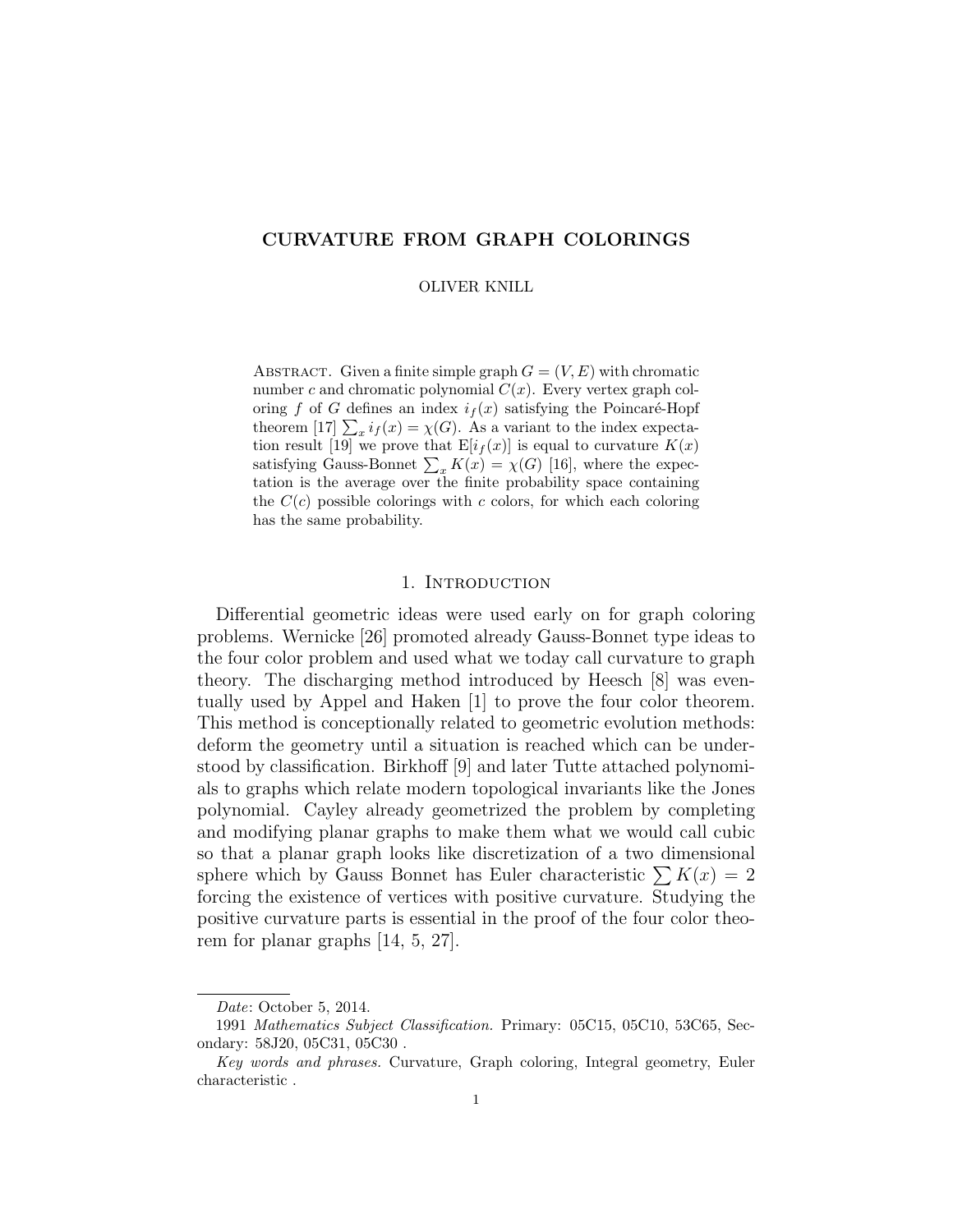Probabilistic methods in geometry are part of integral geometry as pioneered by mathematicians like Crofton, Blaschke and Santaló [10, 24, 15, 22]. This subject is known also under the name geometric probability theory and has been used extensively in differential geometry. For example by Chern in the form of kinematic formulae [22] or Milnor in proving total curvature estimates [21, 25] using the fact that curvature  $K(x)$  of a space curve can be expressed using indices  $i_f(x)$ using a probability space of linear functions  $f$ . Banchoff used integral geometric methods in [3, 4] to analogue results for polytopes. We have obtained similar results in [19] for graphs. Integral geometry is also used in other areas and is an applied topic: the Cauchy-Crofton formula for example expresses the length of a curve as the average number of intersection with a random line. The inverse problem to reconstruct the curve from the number of intersections in each direction is a Radon transform problem and part of tomography, a concept which has also been studied in the concept of graph theory already [6].

In this note we look integral geometry in the context of coloring of finite simple graphs  $G = (V, E)$ . In full generality, the scalar curvature function (1) satisfies the discrete Gauss-Bonnet formula  $\sum_{x} K(x) =$  $\chi(G)$  the focus had been on even dimensional geometric graphs for which  $K(x)$  is a discretized Euler curvature [16]. It can be related to the Pfaffian of the curvature tensor (defined i.e. in [13]) For odddimensional geometric graphs, it was shown in [19] using integral geometric methods that the curvature is always constant zero [18], a fact already pioneered in piecewise linear polytop situations [3].

## 2. Index expectation

Given a function  $f: V \to \mathbb{R}$  on a vertex set V of a finite simple graph, let  $S_f^$  $f_f(x)$  denote the subgraph generated by  $\{y \in S(x) \mid f(y) < f(x)\}\,$ where  $S(x) = \{y \in V \mid (x, y) \in E\}$  generates a graph called the unit sphere of the vertex x. In [19], we averaged the index

$$
i_f(x) = 1 - \chi(S_f^-(x))
$$

over a probability space functions  $f: V \to [-1, 1]$  in such a way that for a fixed vertex, the random variables  $f(x)$  are all independent and uniformly distribution in  $[-1, 1]$ . We showed that its expectation is the curvature

(1) 
$$
K(x) = \sum_{k=0}^{\infty} (-1)^k \frac{V_{k-1}(x)}{k+1},
$$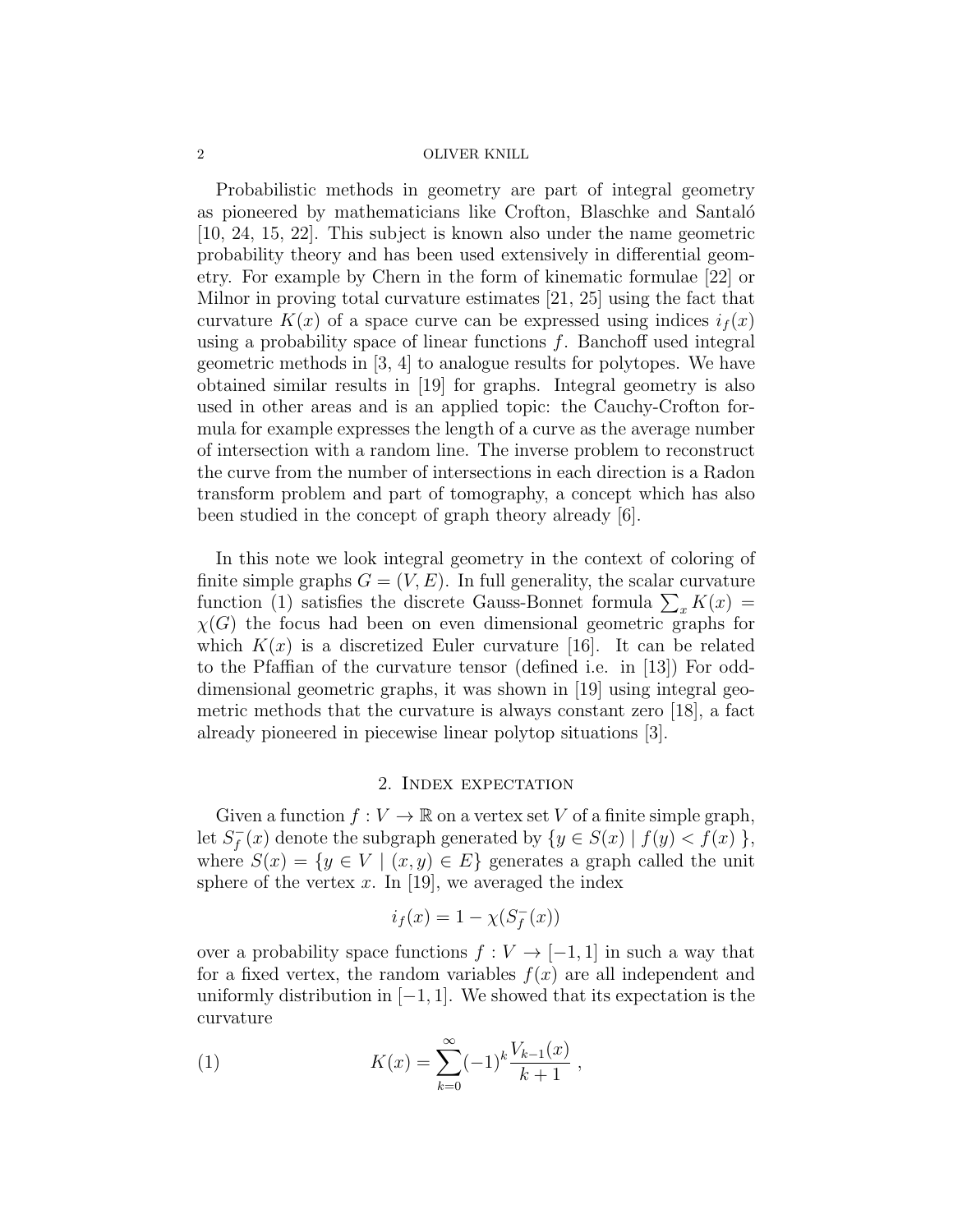where  $V_k(x)$  is the number of  $K_{k+1}$  subgraphs in the sphere  $S(x)$  at a vertex x and  $V_{-1}(x) = 1$ .

We know that

$$
\sum_{x} i_f(x) = \chi(X)
$$

if f is injective. This is Poincaré-Hopf  $|17|$ . It can be proven by induction: add a vertex x to a graph and extend  $f$  so that the new point is the maximum of  $f$ . This increases the Euler characteristic by  $\chi(B(x)) - \chi(S_f^-)$  $f_{f}^{-}(x)$ ) = 1 -  $\chi(S_{f}^{-})$  $f_{f}^{-}(x)$  using the general formula  $\chi(A \cup B) = \chi(A) + \chi(B) - \chi(A \cap B)$  used in the case where A is the graph without the new point  $B(x)$  is the unit ball of the new point x and  $A \cap B$  is  $S_f^$  $f_{f}(x)$ . The expectation of Poincaré-Hopf recovers then the Gauss-Bonnet theorem [16]

$$
\sum_{x \in V} K(x) = \chi(G) ,
$$

where  $\chi(G) = \sum_{k=0}^{\infty} (-1)^k v_k$  is the Euler characteristic of the graph defined as the super count of the number  $v_k$  of  $K_{k+1}$  subgraphs of G. Gauss Bonnet also immediately follows from the generalized handshaking lemma

$$
\sum_{x} V_{k-1}(x) = (k+1)v_k.
$$

While [17] established Poincaré-Hopf only for injective functions, the same induction step also works for locally injective functions: assume it is true for all graphs with  $n$  vertices and functions  $f$  which are locally injective, take a graph with  $n + 1$  vertices and chose a vertex which is a local maximum of  $f$  at  $x$  then remove this vertex together with the connections to  $S<sup>-</sup>(x)$ . Again this reduces the Euler characteristic by  $1 - \chi(S^{-}(x)).$ 

The integral geometric approach to Gauss-Bonnet illustrates an insight attributed in [22] to Gelfand and his school: the main trick of classical integral geometry is the "change of order of summation". In our case, one summation happens over the vertex set  $V$  of the graph, the other integration is performed over the set of functions  $f$  with respect to some measure. What can be proven in a few lines for general finite simple graphs can also be done for general compact Riemannian manifolds. The integral geometric approach provides intuition what Euler curvature is: it is an expectation of the quantized index values or divisors given as Poincar´e-Hopf indices which incidentally play a pivotal role also in Baker-Norine theory [2] and especially in higher dimensional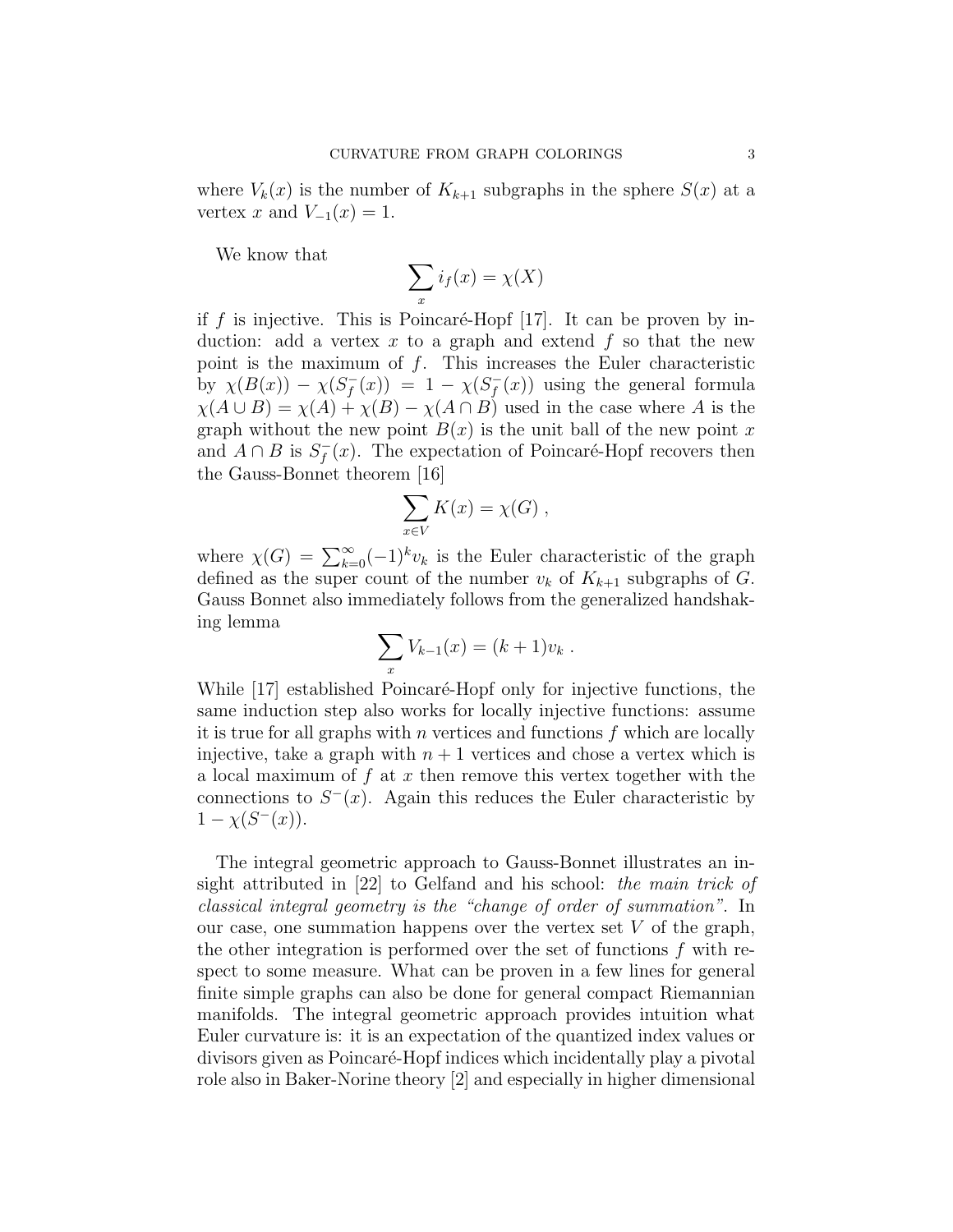versions of this Riemann-Roch theorem. That also in the continuum, curvature is the expectation of index density is intuitive already in the continuum for manifolds M: negative index values are more likely to occur at places with negative curvature; there is still much to explore however. We need to investigate in particular what happens if we take the probability space M itself and chose for every  $x \in M$  and some fixed time  $\tau$  the heat signature function  $f(y) = [e^{-\tau L}]_{xy}$ , if  $L = dd^* + d^*d$ is the Hodge Laplacian of the Riemannian manifold. The question is then how the expectation  $K_{\tau}(y) = \mathbb{E}[i_f(y)]$  of the index density of these functions is related to the classical Euler curvature [20]. This is interesting because it would allow us to work with a small (finite dimensional) probability space. The smallness of the probability space leads us to the topic covered here.

We look at one of the smallest possible probability spaces for which an index averaging result can hold for graphs. It turns out that we do not need injectivity of the functions  $f$  at all. All we need is local injectivity. In other words, we can restrict the probability space of functions  $f$  to **colorings**. This reduces the size of the probability space considerably similarly as in the continuum, the choice of linear functions reduced the probability space from an infinite dimensional class of Morse functions to a finite dimensional space of linear functions induced onto the manifold from an ambient Euclidean space. While Poincaré-Hopf and the index averaging result hold also for all  $n!$  injective functions, the probability space of  $c$  colorings has considerably less elements. If  $C(x)$  is the chromatic polynomial of the graph introduced in 1912 by Birkhoff in the form of a determinant [9], then the probability space has  $C(c)$  elements.

For the octahedron for example, a geometric two-dimensional graph G with Euler characteristic  $\chi(G) = 2$  and chromatic number  $c(G) = 3$ , the probability space of colorings has 6 elements only. We can see this in Figure (5).

**Theorem 1** (Color Index Expectation). Let  $\Omega_c(G)$  denote the finite set of all graph colorings of G with c colors, where c is bigger or equal than the chromatic number. Let E be the expectation with respect to the uniform counting measure on  $\Omega_c$ . Then

$$
E[i_f(x)] = K(x) .
$$

Proof. The proof mirrors the argument for continuous random variables [19]. It is simpler as we do have random variables with a discrete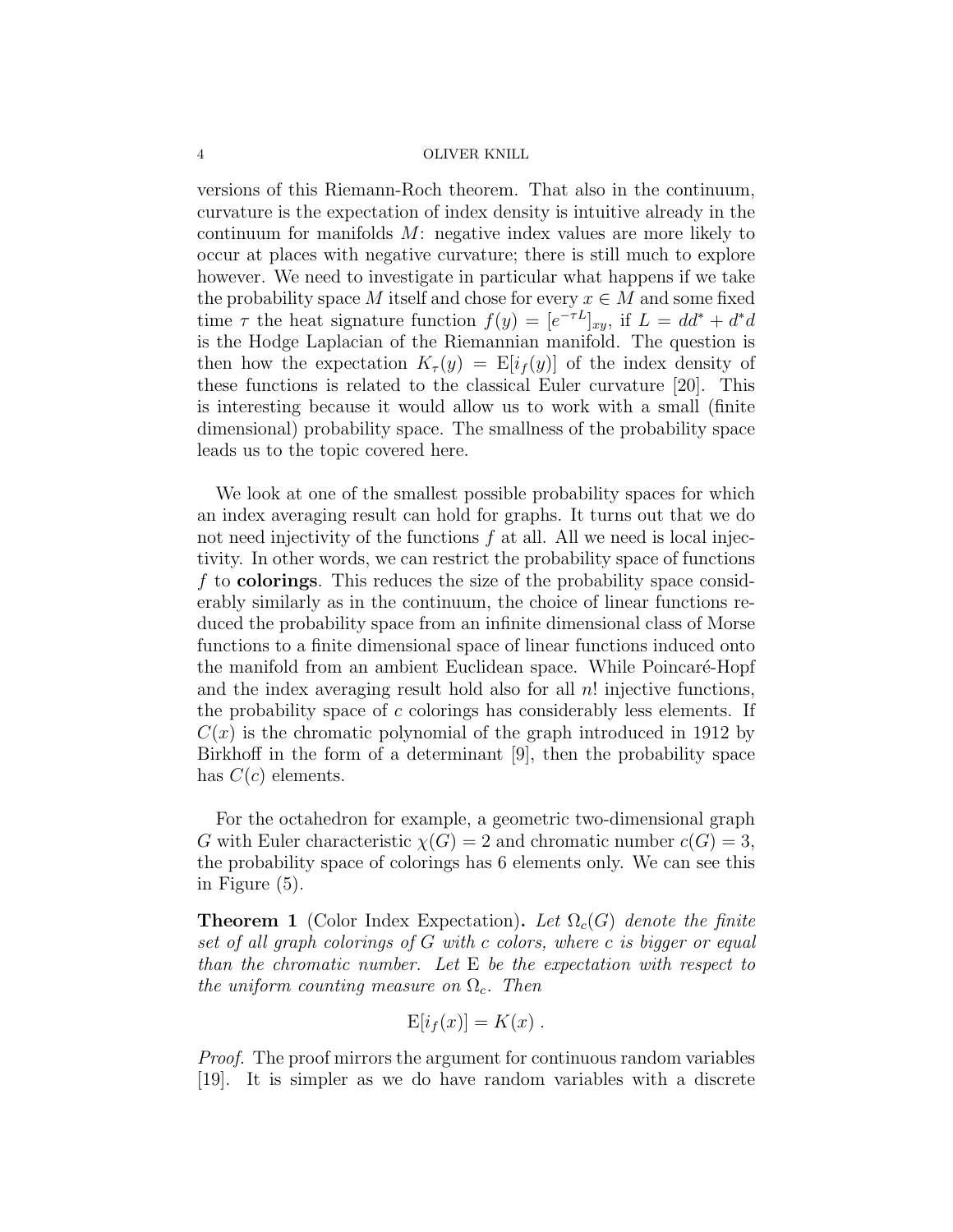${\bf CURVATURE\,\, FROM\,\,GRAPH\,\,COLORINGS} \qquad \qquad 5$ 



FIGURE 1. We see all 3-colorings of the diamond graph. The index values are marked on the vertices. The probability space has only  $C(3) = 6$  elements. The average index is the curvature  $K = (1/6, 1/3, 1/6, 1/3)$  of G.



Figure 2. All 3-colorings of the house graph and the index values. The probability space has 18 elements. The average index is the curvature  $K =$  $(0, 0, -1/6, -1/6, 1/2)$  which adds up to zero.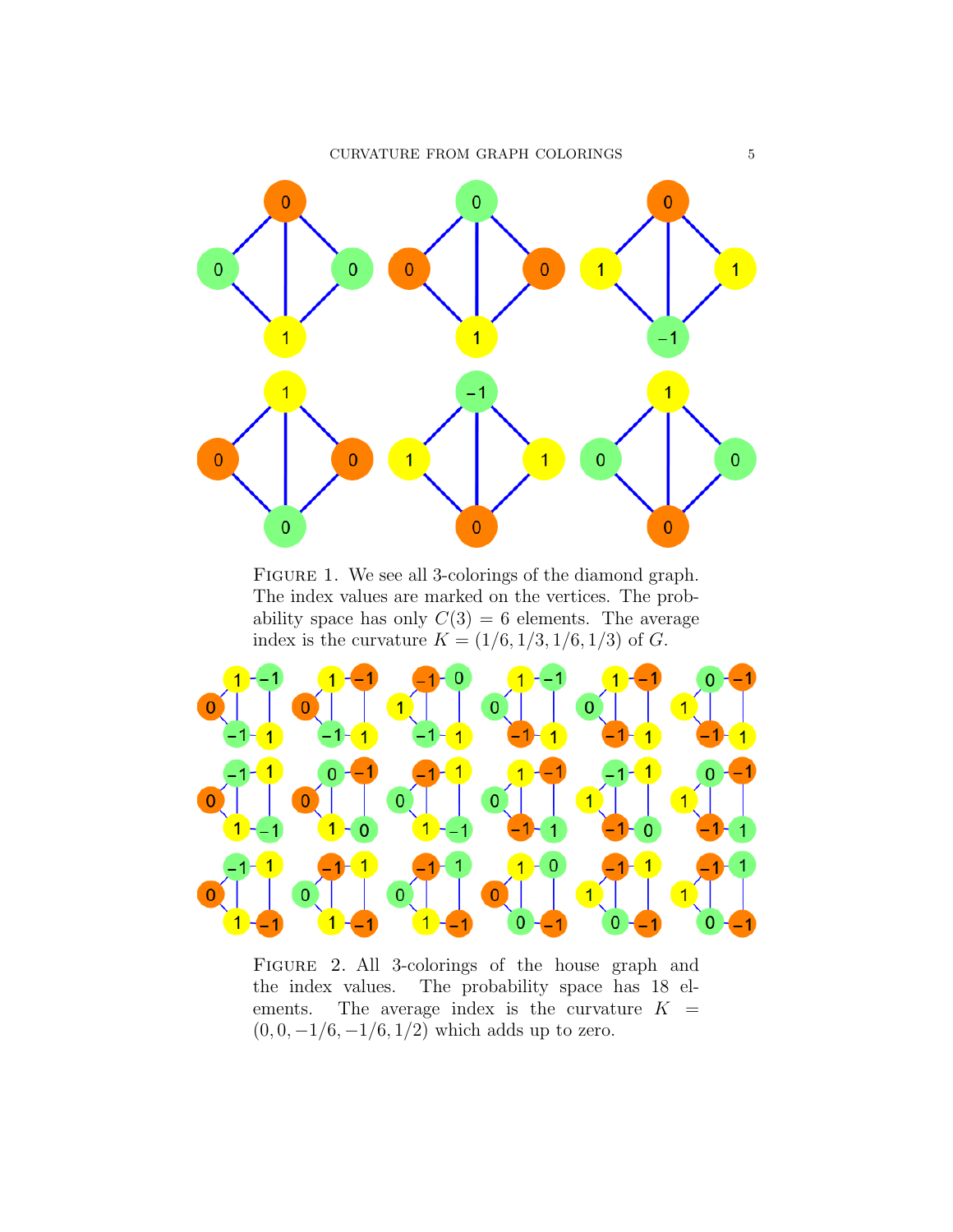

Figure 3. The figure shows all 2-colorings of the Cytosine molecule graph. The probability space has only  $C(2) = 2$  elements. The average index is the curvature K. It takes values  $1/2$ ,  $-1/2$  or 0. The zero curvature appears at the nitrogen atom which only bounds 2 carbon atoms. The hydrogen and oxygen atoms have curvature 1/2. The negative curvatures appear on carbon and hydrogen atoms with 3 neighbors.

distribution. Let  $V_k$  denote the number of k-dimensional simplices in the unit sphere  $S(x)$  and let  $V_k^ \bar{k}_{k}$  the number of k-dimensional simplices in  $S_f^$  $f_{f}(x)$ . Given a vertex  $x \in V(G)$  and a k dimensional simplex  $K_{k}$ in  $S(x)$ , the event

$$
A = \{ f \mid f(x) > f(y), \forall y \in V(K_k) \}
$$

has probability  $1/(k+2)$ . The reason is that the symmetric group of color permutations acts as measure preserving automorphims on the probability space of functions implying that for any f which is in A there are  $k + 1$  functions which are in the complement so that A has probability  $1/(k+2)$ . This implies

$$
E[V_k^-(x)] = \frac{V_k(x)}{(k+2)}
$$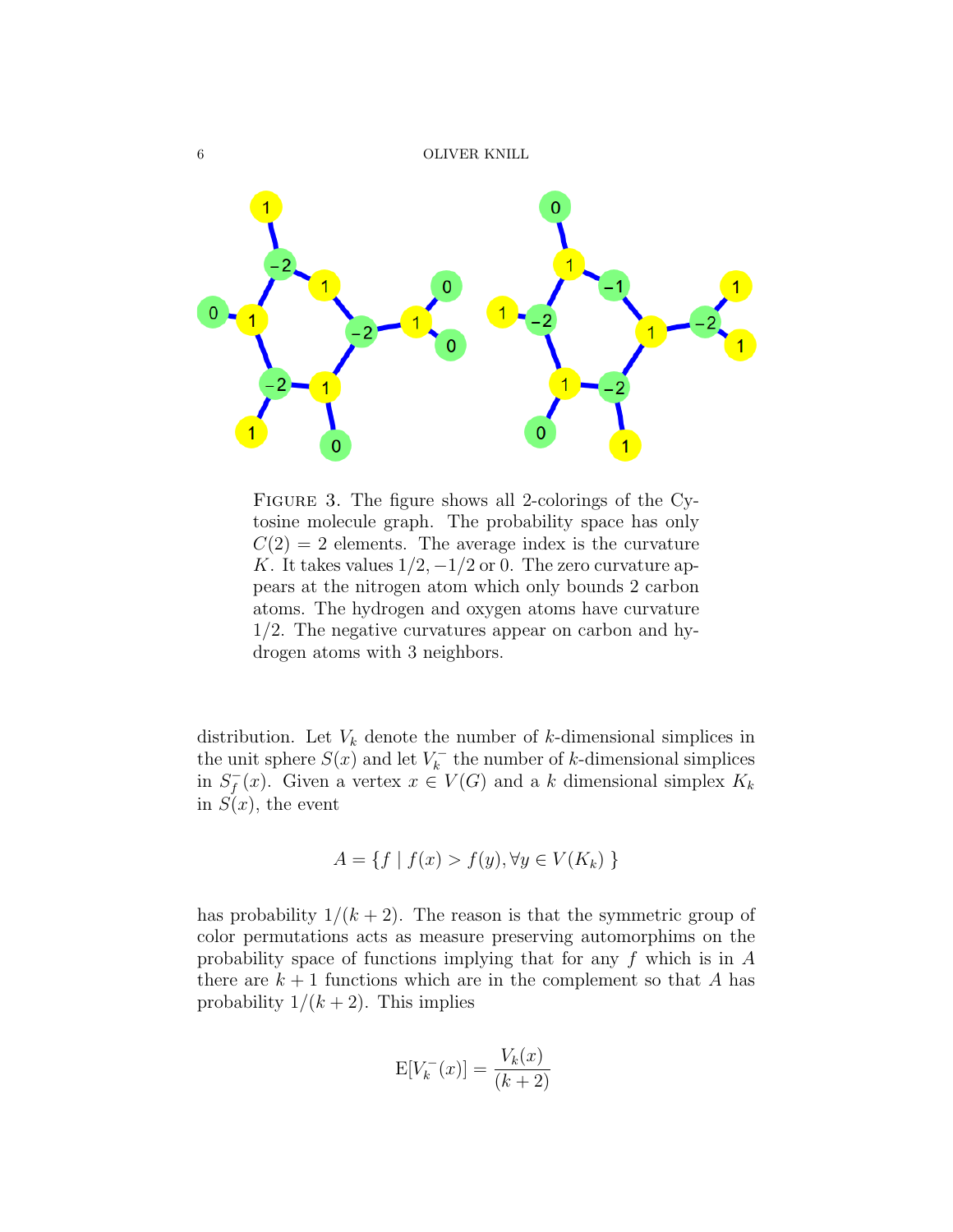

Figure 4. All 3-colorings of the Boron Carbide molecule  $CB_4$  graph which is just a wheel graph. The probability space has only  $C(3) = 6$  elements. The average index is the curvature K which only takes values  $1/3$  at the central carbon atom and 1/6 on the peripheral boron atoms.

which is the same identity we also had in with the continuum probability space. Therefore,

$$
E[1 - \chi(S^-(x))] = 1 - \sum_{k=0}^{\infty} (-1)^k E[V_k^-(x)] = 1 + \sum_{k=1}^{\infty} (-1)^k E[V_{k-1}^-(x)]
$$
  
= 
$$
1 + \sum_{k=1}^{\infty} (-1)^k \frac{V_{k-1}(x)}{(k+1)} = \sum_{k=0}^{\infty} (-1)^k \frac{V_{k-1}(x)}{(k+1)} = K(x) .
$$

For trees for example where  $c = 2$ , there are only  $C(2) = 2$  colorings. At the leaves of the tree, we have either the index 0 or 1, where minima x always have the index value  $i_f(x) = 1$ . The average index is therefore  $1/2$  at the leaves. On an interior vertex x with index  $d(x)$  we have either index 1 − 0 if the vertex is a minimum or  $1 - d(x)$  if it is a maximum. The curvature there is then  $(1 + (1 - d(x))/2 = (2 - d(x))/2$ . More examples can be seen in the figures.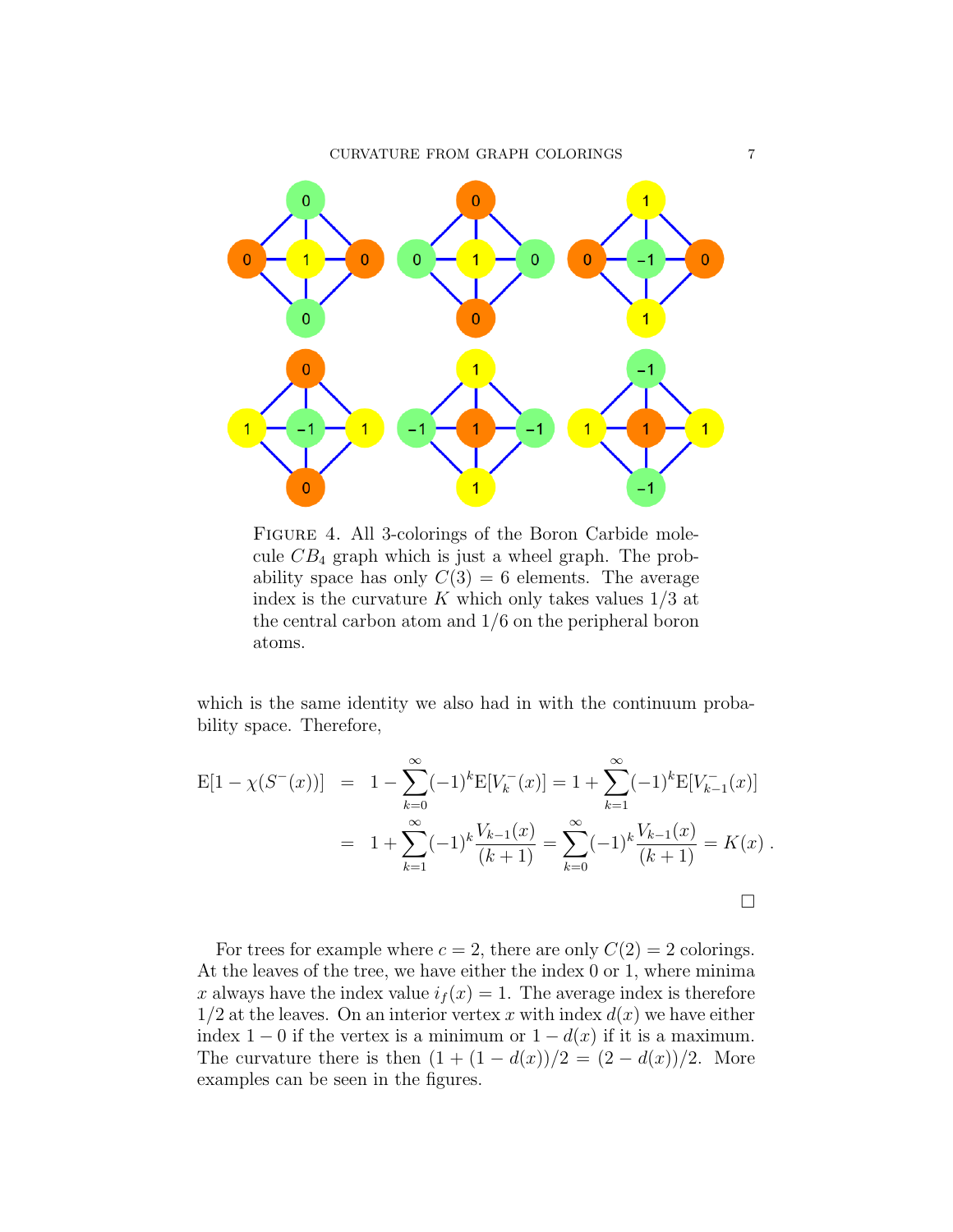8 OLIVER KNILL



Figure 5. All 3-colorings of the octahedron graph. The probability space has only  $C(3) = 6$  elements. The average index is the curvature K which takes the value  $1/3$ on each vertex. The total curvature is 2 by Gauss-Bonnet.

## 3. Open ends

A) We can think of a graph coloring with c colors as a gauge field using the finite cyclic group  $Z_c$ . Permuting colors is a symmetry or gauge transformation. Given a coloring  $f$  and a fix of direction for every edge, we can look at the gradient  $df = \nabla f$ , which is now just realized as a finite  $v_0 \times v_1$  matrix from the module  $Z_c^{v_1}$  to  $Z_c^{v_0}$ . With the transpose  $d^*$  which is a discrete divergence, the Laplacian  $L = d^*d$ is independent of the directions chosen on the edges. When looking at such colorings, we get a probability space of gradient vector fields. If c is prime, we could look at the eigenvalues of L in an extension field of the Galois field  $Z_c$ . Looking at the situation where c is the chromatic number of G is natural. One can now ask spectral inverse problems with respect to such "color spectra" or look at random walk defined by the Laplacian L. Dynamical systems on finite group-valued gauge fields are special cellular automata [28]. Especially interesting could be to study the discrete Markoff process  $f \to L^n f$ , which is now a cellular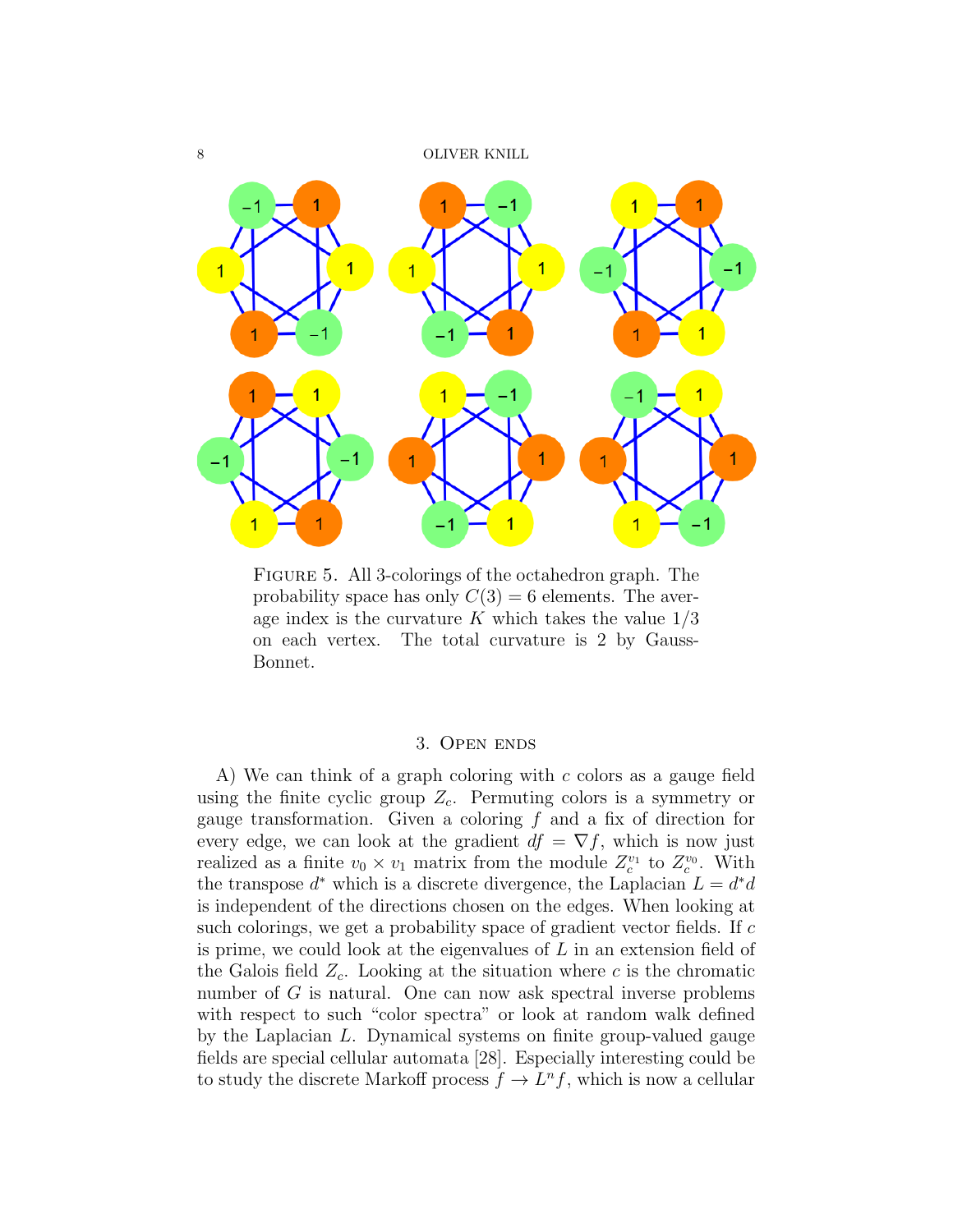automaton.

B) An interesting problem is to characterize graphs with minimal chromatic number in the sense that the **chromatic richness**  $C(c)/c!$ is equal to 1. Graphs which satisfy  $C(c) = c!$  can be colored in a unique way modulo color permutations. We call them chromatically poor graphs. They are known under the name uniquely colorable graphs. Examples for  $c = 4$  are Apollonian networks which happen to coincide with uniquely 4 colorable planar graphs. or trees (with  $c = 2$ , k-trees (with  $c = k + 1$ ), the octahedron (with  $c = 3$ ), the complete graphs  $K_n$  (with  $c = n$ ), wheel graphs  $W_{2n}$  with an even number of spikes (with  $c = 3$ ) or cyclic graphs  $C_{2n}$  or more generally any bipartite graph with  $c = 2$ . Since for cyclic graphs  $C_{2n+1}$ , or wheel graphs  $W_{2n+1}$  we have  $C(c)/c! = (4^n - 1)/3$ , the richness of a graph is expected to be exponentially large in  $v_0 = |V|$  in general. We have done some statistics with the richness function on Erdös-Renyi probability spaces of graphs. It appears that a limiting distribution could appear. But this is very preliminary as experiments with larger  $n$  are costly. For simply connected geometric graphs, we only need satisfy a local degree condition attributed to Heawood (see Theorem 2.5 in [23] or Theorem 9.5 in [12]). Related is the conjecture of Steinberg from 1975 which claims that every planar graph without 4 and 5 cycles must be 3 colorable. More generally, Erdös asked for which  $k$  the exclusion of cycles of length  $\{4, \ldots, k\}$  renders the chromatic number  $c \leq 3$ . The record is  $k = 7$  [11]. While graphs without cycles of length larger than 3 have  $c \leq 3$  already if two triangles are present, such a graph can not be chromatically poor any more.

C) What does the standard deviation of the random variable  $f \rightarrow$  $i<sub>f</sub>(x)$  tell about the graph? More generally, what is the meaning of the moments  $E[i_f(x)^n]$ ? Like curvature  $K(x)$ , these are scalar functions on vertices. The standard deviation is a scalar field which depends on the number of colorings. For the wheel graph  $C_4$  for example which has chromatic number 3 and chromatic polynomial  $C(x) =$  $14x - 31x^2 + 24x^3 - 8x^4 + x^5$ , we measure the standard deviations  $\sigma(3) = (0.942, 0.687, 0.687, 0.687, 0.687, 0.687), C(3) = 6,$  $\sigma(4) = (0.816, 0.645, 0.645, 0.645, 0.645), C(4) = 72,$  $\sigma(5) = (0.738, 0.613, 0.613, 0.613, 0.613), C(5) = 420.$ 

D) A general problem in differential geometry is to determine to which extent curvature determines geometry [7]. One can now ask for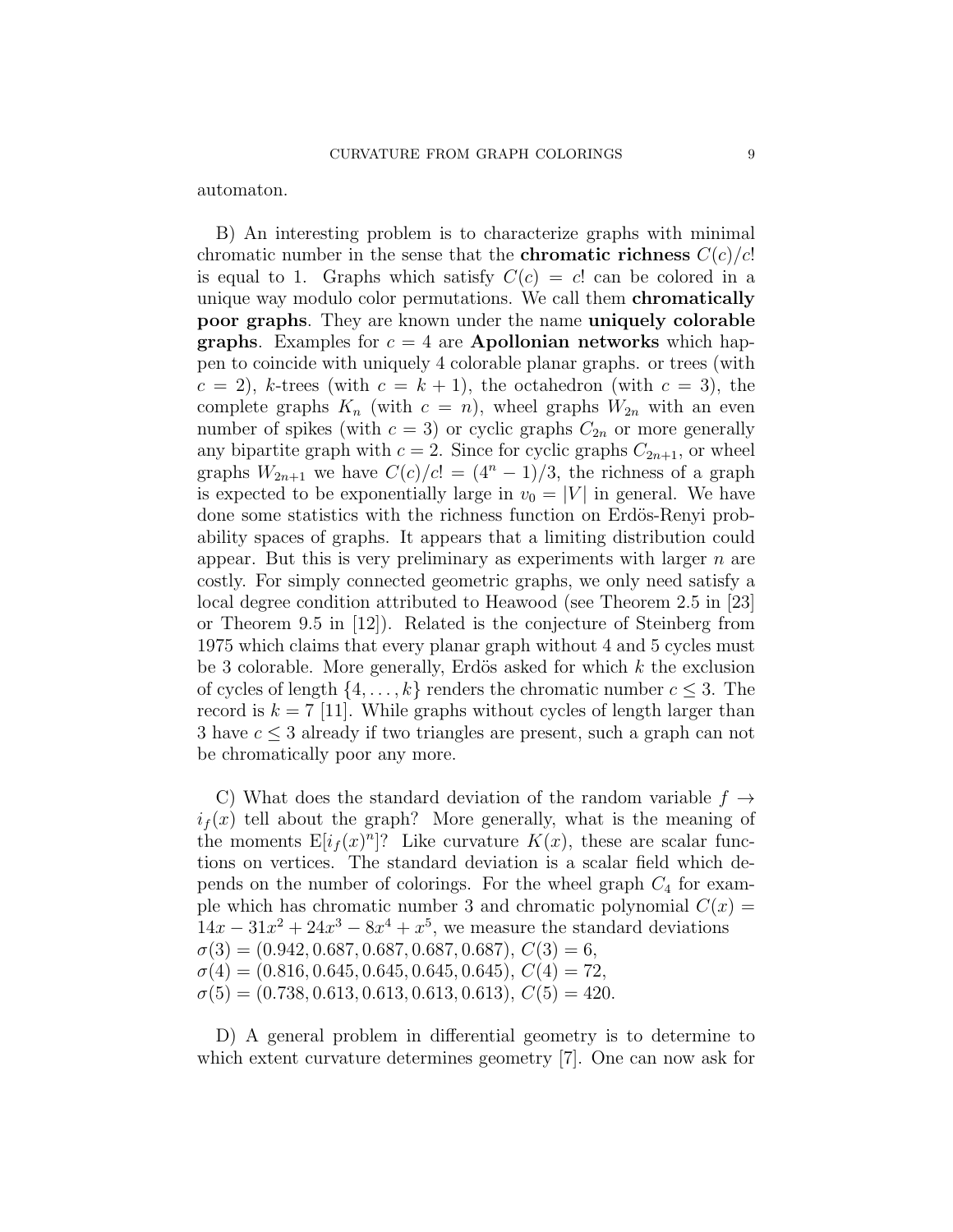graphs, to what extend the moments  $\sum_{x \in V} K(x)^k$  determine the graph up to isomorphism. With the index functions  $i_f(x)$  one has even more data and one can ask to which extent the sequence of numbers

$$
a_k = \frac{1}{C(c)} \sum_{f \in \Omega_c} \sum_{x \in X} i_f^k(x)
$$

determines the graph G up to isomorphism. Of course, we have  $a_1 =$  $\chi(G)$  already by Poincaré-Hopf. Also interesting are the moments

$$
a_k(x) = \frac{1}{C(c)} \sum_{f \in \Omega_c} i_f^k(x)
$$

for which we just have established  $a_1(x) = K(x)$ . One can ask the inverse problem of finding the geometry from the moments  $K_n(x) =$  $E[i_f(x)^n]$  in any geometric setup. While for plane curves,  $K_1$  alone determines the curve up to isometry, for space curves (where total curvature is nonnegative), this is already no more the case. The analogue of total curvature would be  $E[|i_f(x)||]$  which can be expressed with finitely many of the above moments for any graph. Still, it is conceivable that the distribution of the moment functions  $K_n(x)$  is sufficient to reconstruct the graph up to isomorphism.

E) Index averaging allows to see that curvature  $K(x)$  is identically zero for odd-dimensional geometric graphs [18], finite simple graphs for which the unit spheres are discrete spheres, geometric  $(d-1)$  dimensional graphs which become contractible after removing one vertex. The key insight from [18] is that the symmetric index  $j_f(x) =$  $(i_f(x) + i_{-f}(x))/2$  is related to the Euler characteristic of a geometric  $(d-2)$ -dimensional graph. Establishing  $j_f(x)$  to be zero for all x implies curvature  $K(x)$  is zero. The same holds for Riemannian manifolds M where it leads to the insight that Euler characteristic  $\chi(M)$ for even dimensional manifolds is an average of two dimensional sectional curvatures as  $\chi(M)$  is also an average of  $\chi(N)$  where N runs over a probability space of two-dimensional submanifolds  $N$  of  $M$ . As in the case of graphs, a probability measure  $P$  on the set of scalar fields provides us with with curvature and defines geometry. In physics, one would select a measure  $P$  which is invariant under the wave equation and refer to the Krylov-Bogolyubov theorem for existence. The same can be done using the finite probability space considered here: any coloring f of a four dimensional geometric graph defines a two dimensional geometric graph. The finite probability space of graph colorings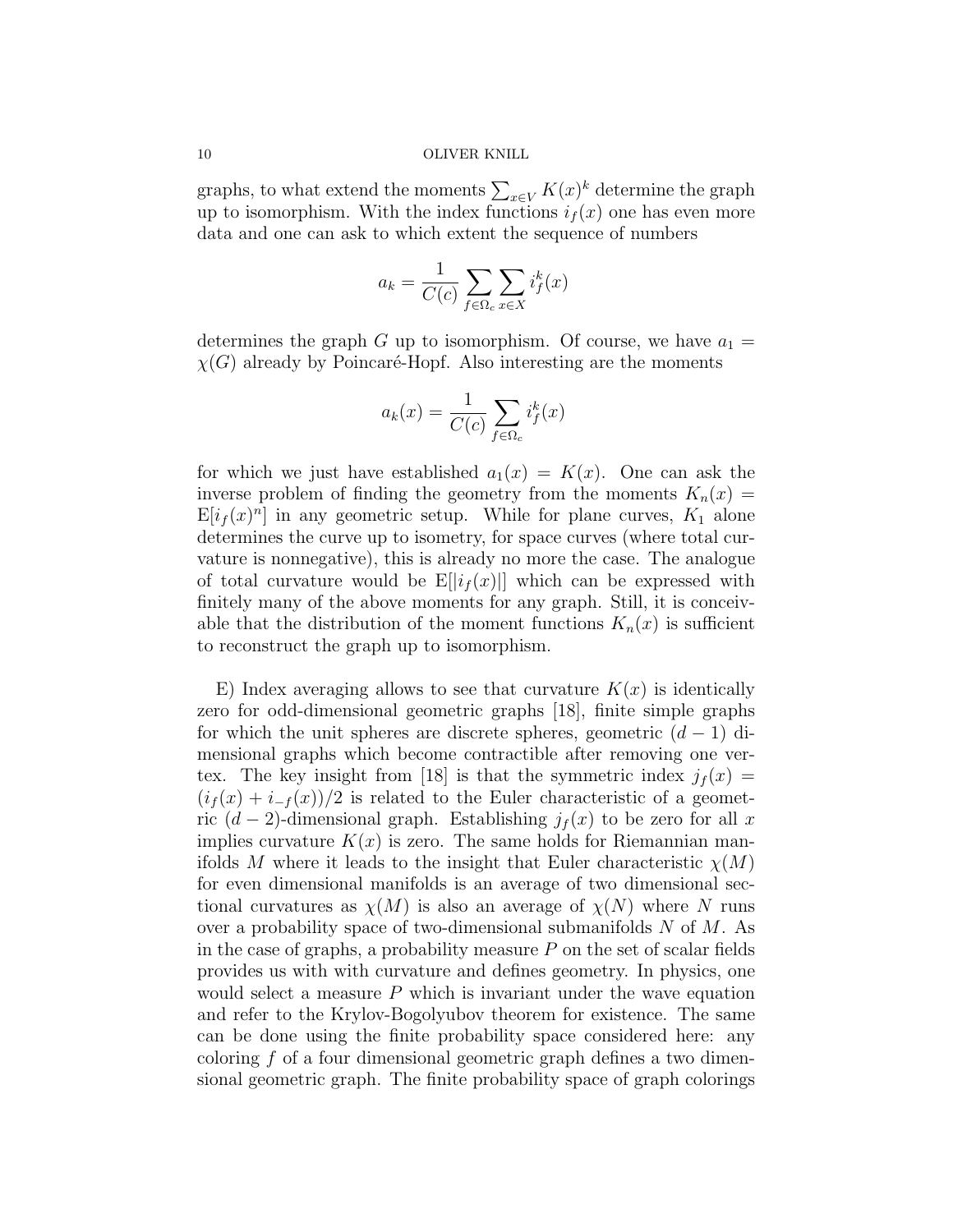allows computations with rather small number of elements. The natural measure on functions is the product measure.

F) Integral geometry naturally bridges the discrete with the continuum. This was demonstrated early on in the proof of the Fary-Milnor theorem [21], where a knot was approximated with polygons for which curvature is located on a finite set. Similarly, if a compact smooth Riemannian manifold M is embedded in  $E = R<sup>d</sup>$  and discretized by a finite graph G, then the Euler curvature of the manifold can be obtained as the expectation of indices  $i<sub>f</sub>(x)$  where f is in a finite dimensional probability space of linear functions in the ambient space equipped with a probability measure which is rotationally symmetric. The same probability space of functions f produces random index functions  $i_f(x)$  on G. The expectation  $K(x) = \mathbb{E}[i_f(x)]$  is then believed to converge to the classical curvature known in differential geometry. Index averaging becomes so a "Monte Carlo" method for curvature and choosing different probability spaces allows to deform the geometry. The measure can be obtained readily without any tensor analysis: assume for example that the Riemannian manifold M is diffeomorphic to a sphere  $M_0 = \phi(M)$ and Nash embedded in an Euclidean space, we get from the linear functions in the ambient space a probability measure  $P$  on scalar functions of M. Taking the expectation of the index  $i_f(x)$  gives curvature. Now push forward the measure P to the function space  $C^{\infty}(M_0)$  on  $M_0$  to get a measure  $\phi^* P$  on the set of all scalar functions on  $M_0$ . Averaging the index function  $i_f(x)$  with respect to that measure gives the curvature function on the standard sphere in such a way that  $\phi : M \to M_0$ is an isometry - at least in the sense that curvature agrees. We don't know yet that the Riemannian metric can be recovered from  $\phi^* P$  but we believe it to be possible since the probability measure  $P$  gives more than just the expectation: it provides moments or correlations and enough constraints to force the Riemannian metric. This is an important question because if we would be able to measure distances from the measure  $\phi^* P$ , geometry could be done by studying probability measures on the space of wave functions. Classical Riemannian manifolds are then part of a larger space of geometries in which curvature  $K$  is a distribution, but Gauss-Bonnet still holds trivially as it is just the expectation of Poincaré-Hopf with respect to a measure. Any sequence of Riemannian metrics on a space M had now an accumulation point in this bigger arena of geometries, as unlike the space of Riemannian metrics, the extended space of measures is compact.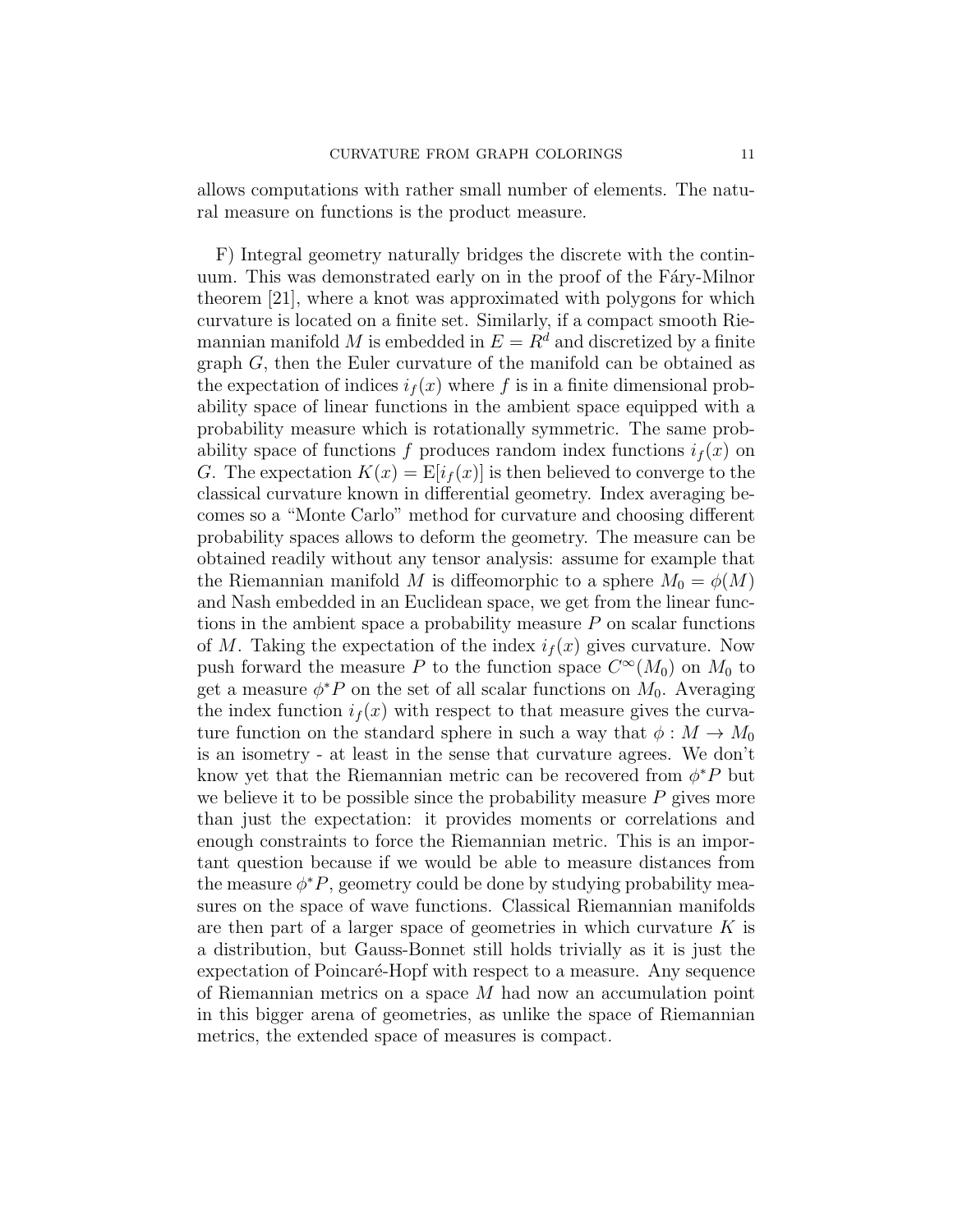

Figure 6. The figure shows a random graph with chromatic number  $c = 4$  and Euler characteristic  $\chi = 0$ and dimension  $568/225 = 2.52444$ . The curvature  $(-1/4, -1/4, 1/4, 1/6, -5/12, 1/12, 0, 1/6, 1/6, 1/12)$  is the average over all 72 color index functions  $i_f$  like for example  $i_f = \{1, -1, -1, 1, -2, -1, 1, 0, 1, 1\}$  which has index  $i_f(x) = -2$  at the vertex x with minimal curvature  $-5/12$ . As the probability space has  $C(c) = 72$  elements, the color richness of this graph is  $72/4! = 3$ .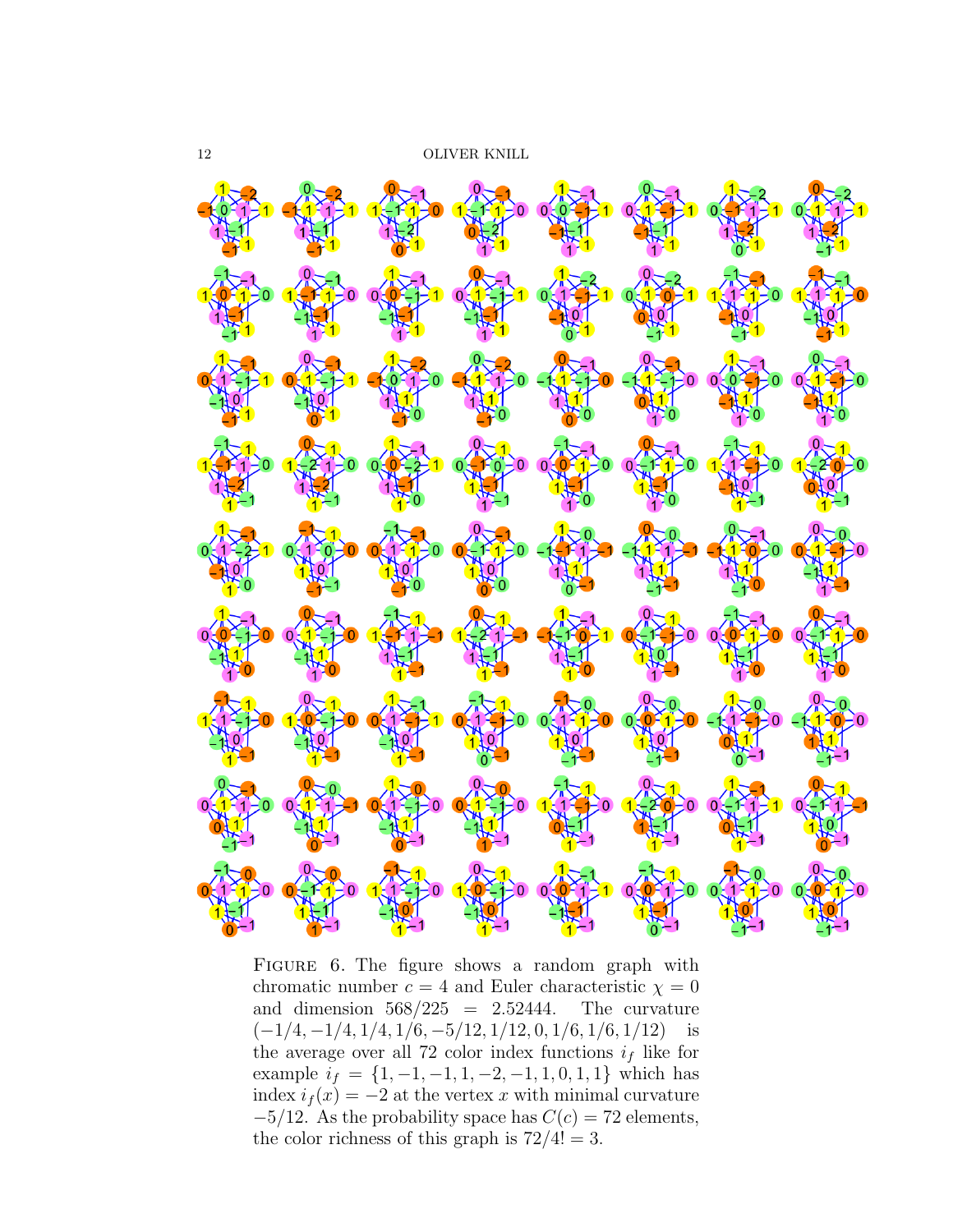## **REFERENCES**

- [1] K. Appel and W. Haken. Solution of the four color map problem. Scientific American, 237:108–121.
- [2] M. Baker and S. Norine. Riemann-Roch and Abel-Jacobi theory on a finite graph. Advances in Mathematics, 215:766–788, 2007.
- [3] T. Banchoff. Critical points and curvature for embedded polyhedra. J. Differential Geometry, 1:245–256, 1967.
- [4] T. Banchoff. Critical points and curvature for embedded polyhedral surfaces. Amer. Math. Monthly, 77:475–485, 1970.
- [5] D. Barnette. Map Coloring, Polyhedra, and the Four-Color Problem, volume 9 of Dociani Mathematical Expositions. AMS, 1983.
- [6] Carlos A. Berenstein, Enrico Casadio Tarabusi, Joel M. Cohen, and Massimo A. Picardello. Integral geometry on trees. Amer. J. Math., 113(3):441-470, 1991.
- [7] M. Berger. A Panoramic View of Riemannian Geometry. Springer Verlag, Berlin, 2003.
- [8] H-G. Bigalke. Heinrich Heesch, Kristallgeometrie, Parkettierungen, Vierfarbenforschung. Birkhäuser, 1988.
- [9] G. Birkhoff. A determinant formula for the number of ways of coloring a map. Ann. of Math. (2), 14(1-4):42-46, 1912/13.
- [10] W. Blaschke. Vorlesungen ¨uber Integralgeometrie. Chelsea Publishing Company, New York, 1949.
- [11] O.V. Borodin, A.N. Glebov, A. Raspaud, and M.R. Salavatipour. Planar graphs without cycles of length from 4 to 7 are 3-colorable. J. of Combinatorial Theory (Series B), 93:303–311, 2005.
- [12] G. Chartrand and P. Zhang. A first course in Graph Theory. Dover Publications, 2012.
- [13] H.L. Cycon, R.G.Froese, W.Kirsch, and B.Simon. Schrödinger Operators with Application to Quantum Mechanics and Global Geometry. Springer-Verlag, 1987.
- [14] R. Fritsch and G. Fritsch. The four-color theorem. Springer-Verlag, New York, 1998. History, topological foundations, and idea of proof, Translated from the 1994 German original by Julie Peschke.
- [15] D.A. Klain and G-C. Rota. Introductioni to geometric probability. Lezioni Lincee. Accademia nazionale dei lincei, 1997.
- [16] O. Knill. A graph theoretical Gauss-Bonnet-Chern theorem. http://arxiv.org/abs/1111.5395, 2011.
- [17] O. Knill. A graph theoretical Poincaré-Hopf theorem. http://arxiv.org/abs/1201.1162, 2012.
- [18] O. Knill. An index formula for simple graphs http://arxiv.org/abs/1205.0306, 2012.
- [19] O. Knill. On index expectation and curvature for networks. http://arxiv.org/abs/1202.4514, 2012.
- [20] O. Knill. The Euler characteristic of an even-dimensional graph. http://arxiv.org/abs/1307.3809, 2013.
- [21] J. Milnor. On the total curvature of knots. Annals of Mathematics, 52:248–257, 1950.